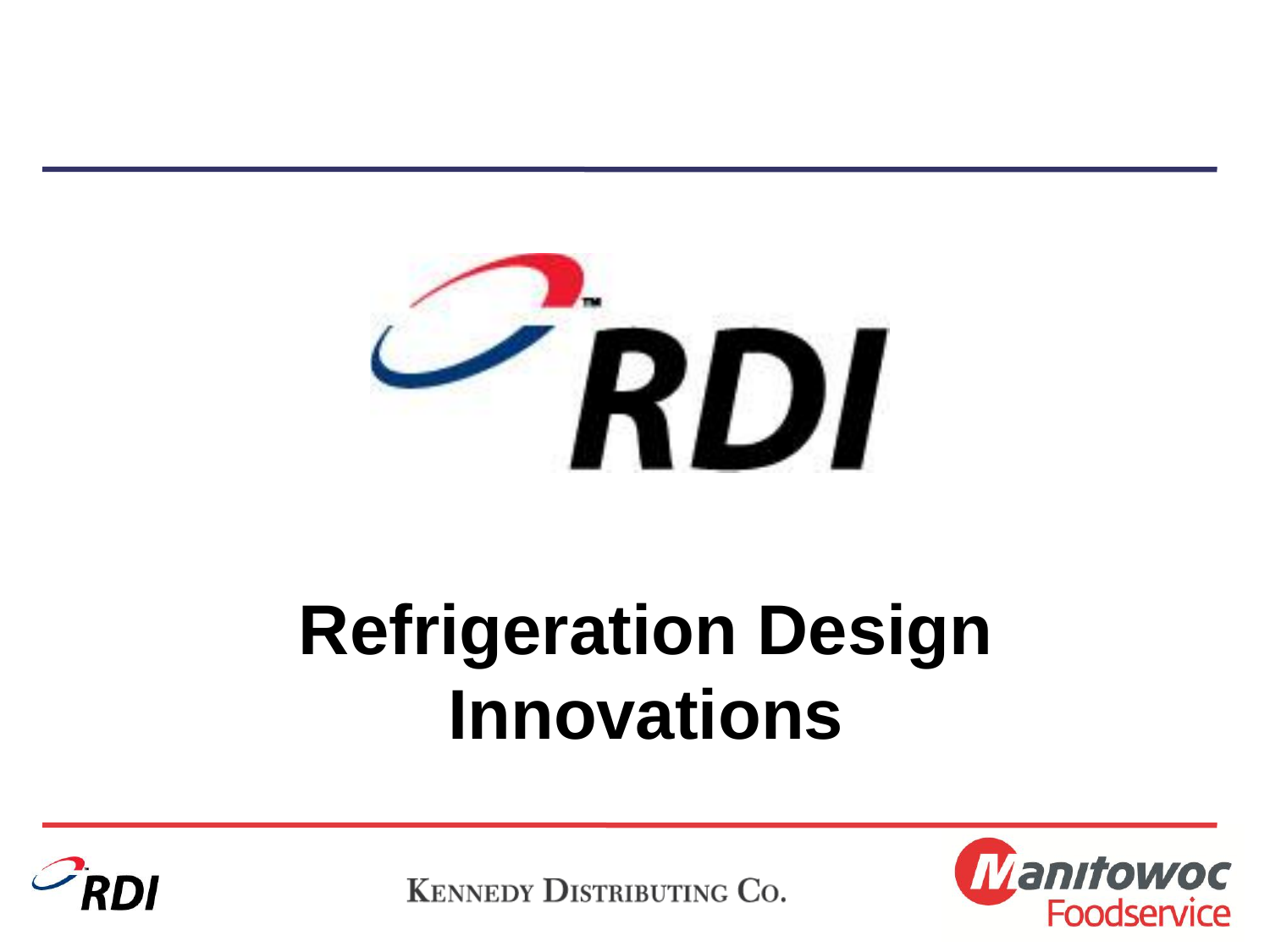### **RDI Refrigeration Design Innovations**





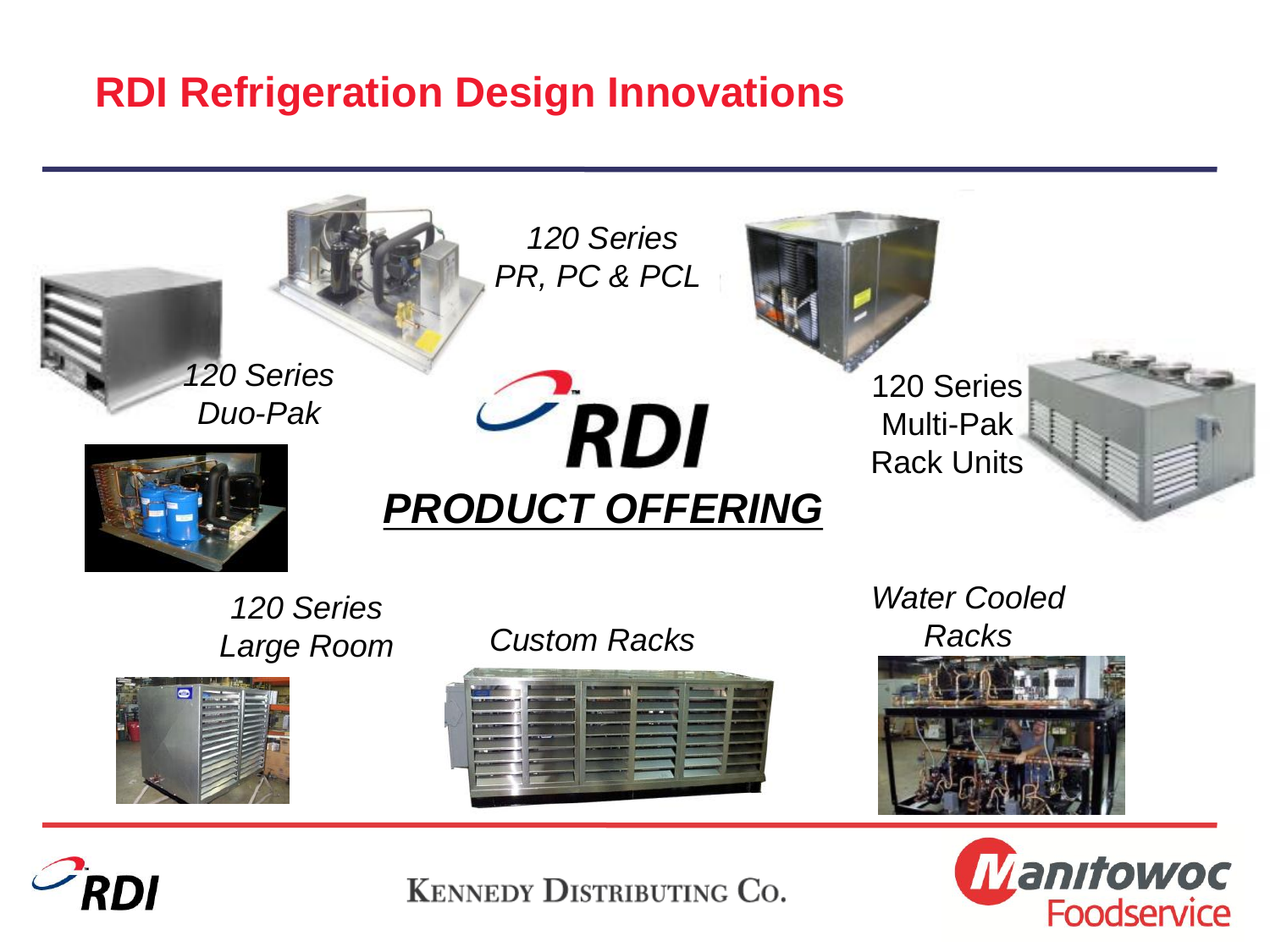## **Standard 120 Series Refrigeration – Condensing Units**

#### **<u>**  $*$  **PC – Pre-Charged Remote (W/ refrigerant)</u> 1 year Labor, 1 year parts**



- •**Hermetic**
- •**Semi-Hermetic**
- •**Scroll** (available on most models)
- •**Water Cooled Systems**

### **In Stock**



"Dog House" Standard



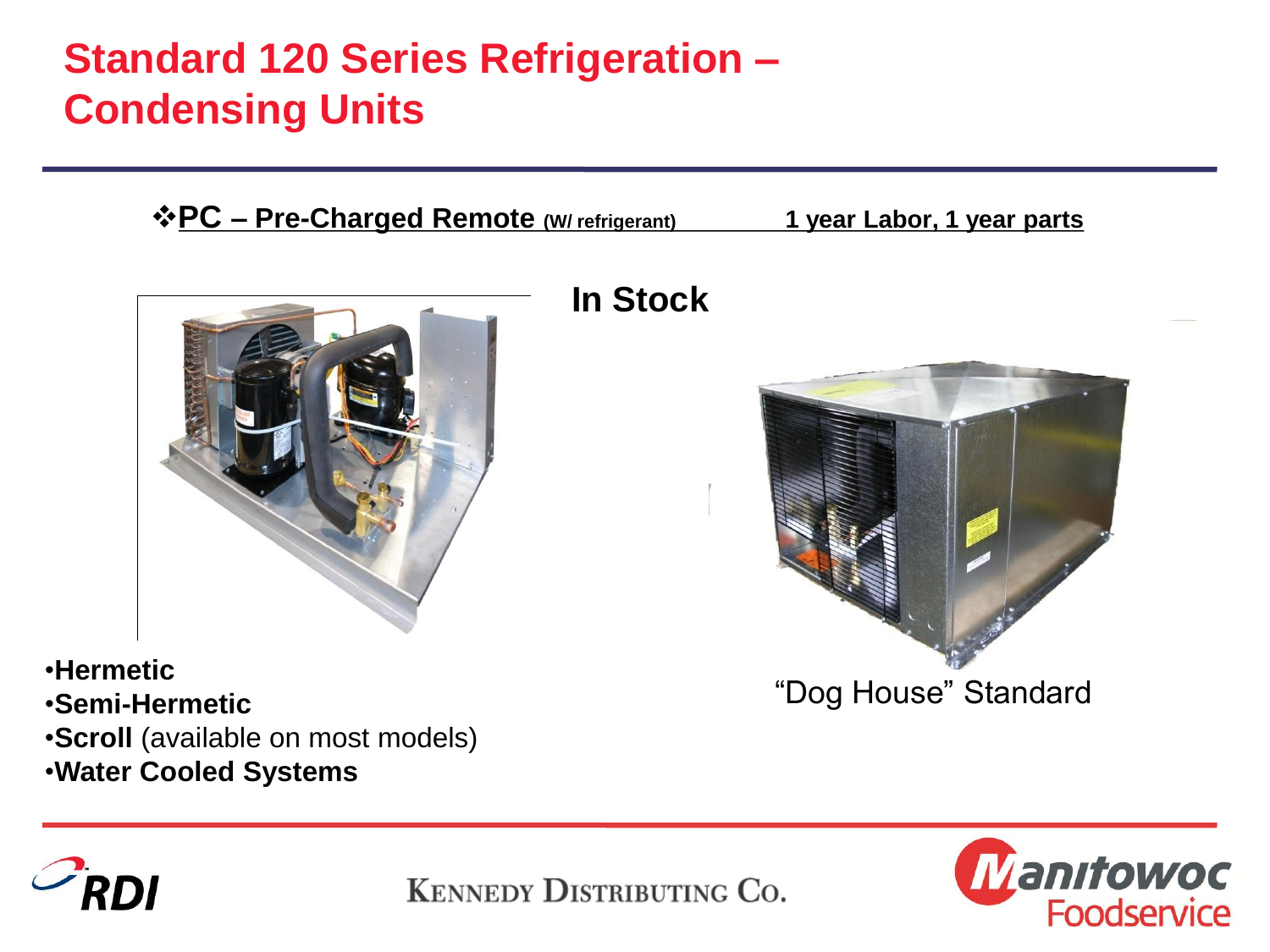## **120 Series Remote Condensing Units**

### *Standard Installed Components*

**Drier**

**Sight Glass**

**Pressure Control**

**Low Ambient Controls (Outdoor)**

**Oversized Receiver**

**Break Down weatherproof housing**

**Crankcase Heater**

**Base Valves**

#### **Energy Efficient Design Components**

- 1 51% more condenser to ensure efficient performance at high ambient temperatures
- 2 Larger fan blade to increase air flow across the condenser by 55%
- 3 Line mounted pressure switches replace capillary tubes for higher accuracy
- 4 Energy efficient PSC motors on condensing unit
- **5** Electrical box is easily accessible so installation and service is simple
- 6 Ease of service with all components conveniently arranged on a heavy duty base
- 7 Oversized receiver tank large enough for added pump down capacity



**PC -** Shipped with Refrigerant Charge (suitable for up to 50' line runs)



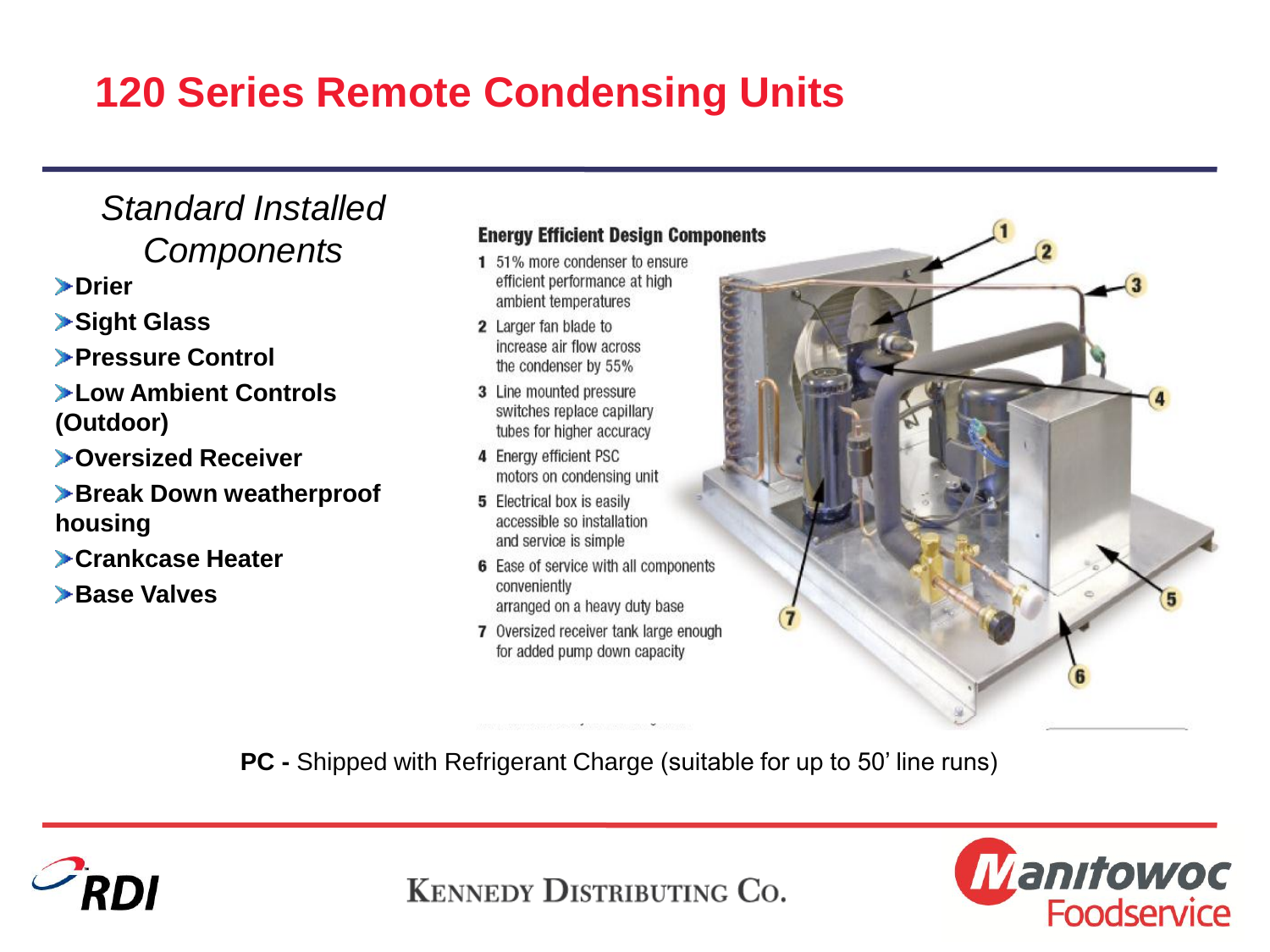### **Standard Refrigeration – Evaporator Assemblies**



**All evaporator assemblies come with :**

- *<b>☆TXV*
- *<b> <b>Solenoid Valve*

 **Digital Temperature Control mounted and wired** 



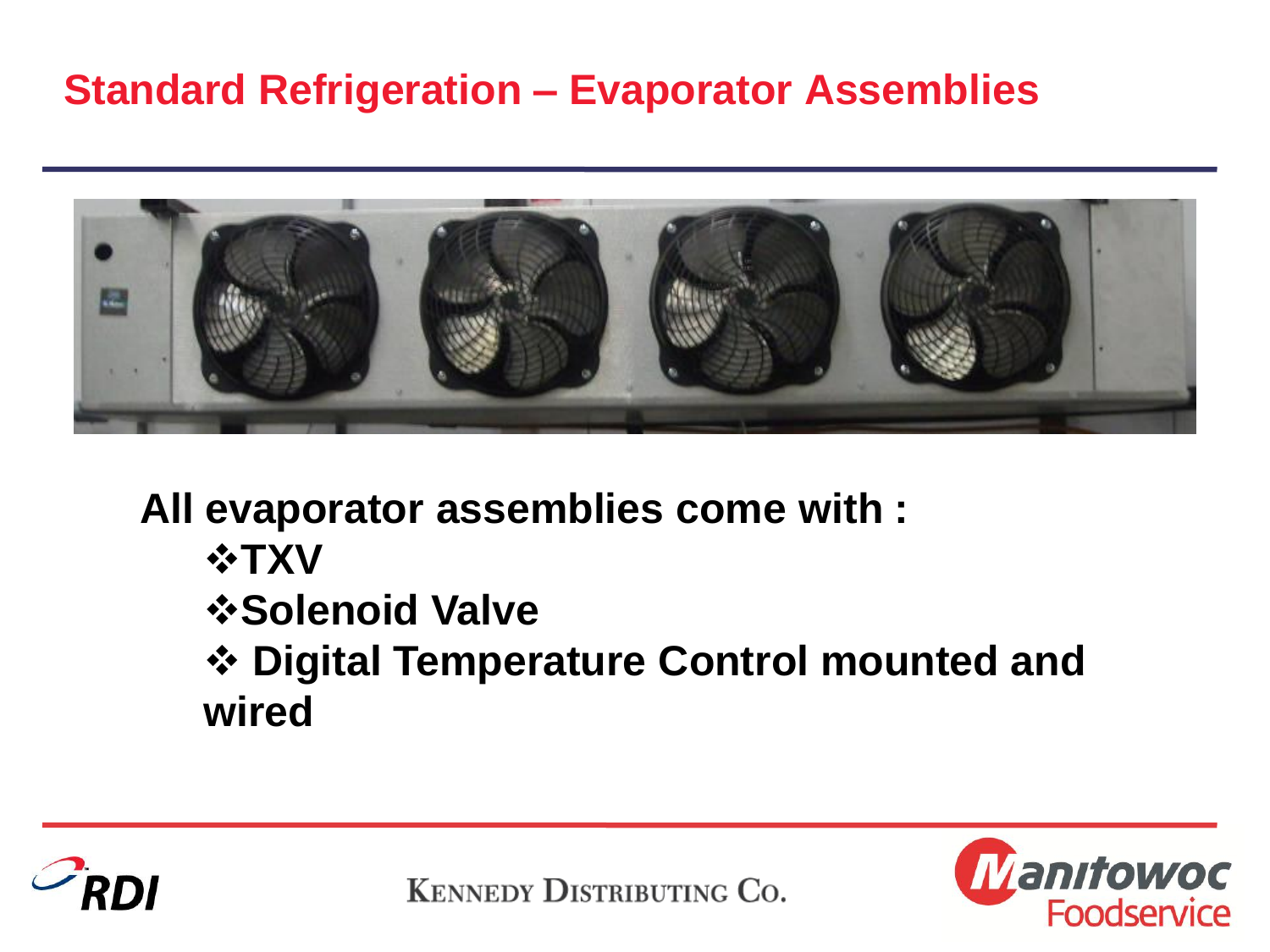## **Condensers & Evaporators Competitive Comparisons**

| $1/2$ HP up to 6 HP                 |                                   |            |                      |                      |                      |                      |                      |
|-------------------------------------|-----------------------------------|------------|----------------------|----------------------|----------------------|----------------------|----------------------|
| <b>Condensing Unit</b>              |                                   | <b>RDI</b> | <b>Heatcraft</b>     | Copeland             | <b>Russell</b>       | Larkin               | ColdZone             |
| Standard Installed<br>Components    | <b>Refrigeration System</b>       | X          | X                    | X                    | X                    | X                    | X                    |
|                                     | Operates at 120°F Ambient         | X          | Special Order        |                      | Special Order        | <b>Special Order</b> |                      |
|                                     | <b>Filter/Drier</b>               | X          | X                    |                      | X                    | Special Order        | X                    |
|                                     | <b>Sight Glass</b>                | $\sf X$    | $\sf X$              |                      | X                    | <b>Special Order</b> | X                    |
|                                     | <b>Oversized Receiver</b>         | X          | Special Order        | <b>Special Order</b> | Special Order        |                      | Special Order        |
|                                     | <b>Pressure Controls</b>          | X          | Special Order        | X                    | X                    | X                    | X                    |
|                                     | <b>Break Down Weather Housing</b> | X          | X                    |                      | X                    | $\sf X$              |                      |
|                                     | <b>Low Ambient Controls</b>       | X          | X                    | <b>Special Order</b> | X                    | <b>Special Order</b> | $\times$             |
|                                     | <b>Base Valves</b>                | X          | X                    |                      | X                    | X                    | Χ                    |
|                                     | Low Temp Time Clock               | X          | X                    |                      | X                    | Special Order        | X                    |
| <b>Evaporator Assembly</b>          |                                   | <b>RDI</b> | <b>Heatcraft</b>     | Copeland             | <b>Russell</b>       | Larkin               | ColdZone             |
| Components<br>Standard<br>Installed | Evaporator                        | X          | X                    | X                    | X                    | X                    | X                    |
|                                     | <b>TXV</b>                        | X          | Special Order        | <b>Special Order</b> | Special Order        | <b>Special Order</b> | <b>Special Order</b> |
|                                     | <b>Solenoid Valve</b>             | X          | Special Order        | <b>Special Order</b> | <b>Special Order</b> | <b>Special Order</b> | <b>Special Order</b> |
|                                     | Solenoid Coil                     | X          | <b>Special Order</b> | <b>Special Order</b> | <b>Special Order</b> | <b>Special Order</b> | <b>Special Order</b> |
|                                     | <b>Temperature Control</b>        | X          | Special Order        | <b>Special Order</b> | Special Order        | <b>Special Order</b> | <b>Special Order</b> |